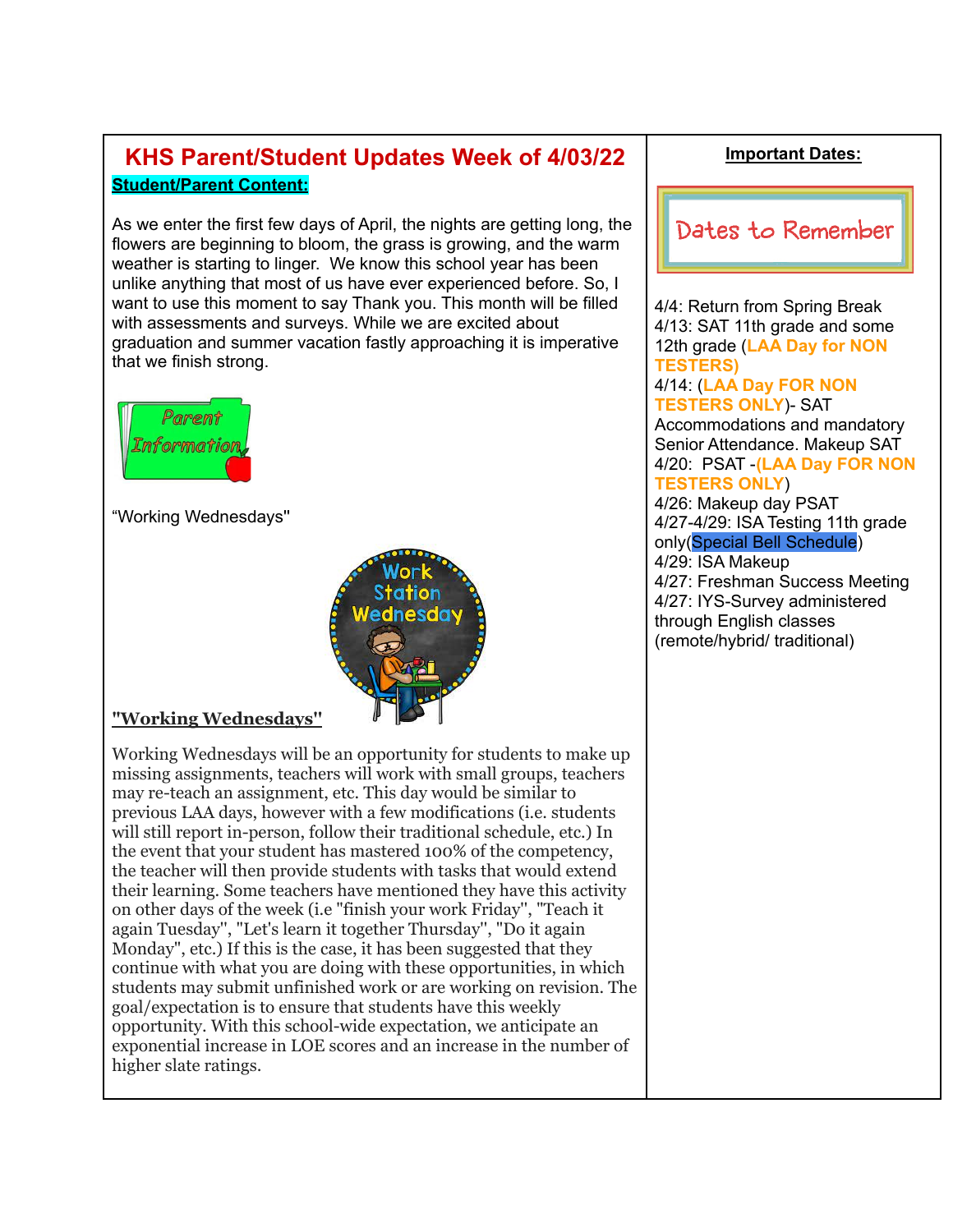

#### **School Wide-Updates**

- We have heard your concerns regarding bathrooms being locked. However this decision was made to ensure the safety of every student in KHS. Students will always have access to the lavatory. Every security personnel has a key to the lavatory to unlock them for students to access them. They are then locked back once students are done.
- Students are not permitted to leave campus during the school day or before the start of twilight and return to the building without authorization. Again, we must ensure the safety of all students. However, parents are able to write a letter stating they are granting the school permission to allow their child to leave the school (**before the start of twilight only**). Please note, writing a letter will places sole responsibility on the parent in the event the student encounters a negative experience once they have left. If there is a letter on file, the student will be permitted back into the building. If there is no letter on file, then a parent/guardian will be contacted to discuss next steps. More information will follow regarding this.
- EVERY STUDENT MUST HAVE A VISIBLE ID AROUND THEIR NECKS. Please encourage your child to where their IDs
- Cutting/Tardy to Class: Coming soon, students will now receive detentions for cutting class and tardy to class. More information will follow.
- We have made changes to our entry and exit procedures during lunch periods. Students now enter the lunch room from one way and exit one way. Students are required to show a copy of their schedules via phone, chromebook or printed copy with their IDs visible around their necks.



School wide goals are essential and are goal-driven. To support the direction in which we are moving and to develop a culture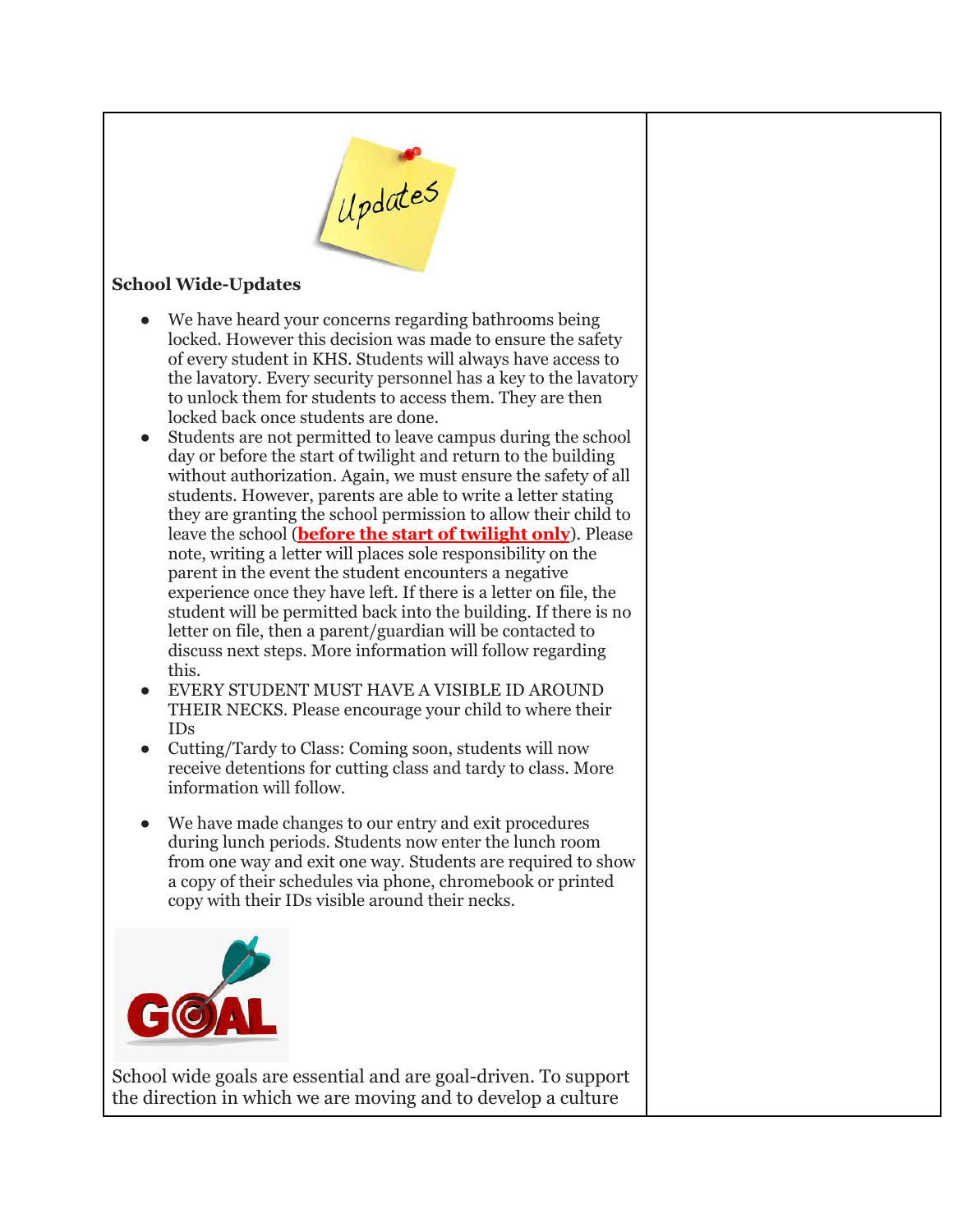of excellence, we have set the following as our school wide goals.

#### **School wide Goals:**

Attendance: 80% LOE: 80% On-Track: 85% On-Pace: 75% Graduation Rate: 90% 5 Essentials: 80%

## **TNTP Visit**

During the week of April 19 - 22, staff from TNTP, a national education non-profit, will be visiting some of our ELA and math classrooms to see a typical week of school from the perspective of our students. They'll be focusing on the parts of school we know have the biggest impact on our students' futures:

o What students experience in the classroom during lessons o The kinds of work teachers ask students to complete

o Teachers' perspectives on how their students are progressing on grade-level standards

o Your students' interest in what they are learning, whether or not they believe it is important to their lives, and how much they feel like they belong in their school and classroom

Please click on the link for more information.

[https://drive.google.com/file/d/1q440Pwt-DzTO2arsC9BgRv3](https://drive.google.com/file/d/1q440Pwt-DzTO2arsC9BgRv3qGQZsueoP/view?usp=sharing) [qGQZsueoP/view?usp=sharing](https://drive.google.com/file/d/1q440Pwt-DzTO2arsC9BgRv3qGQZsueoP/view?usp=sharing)



*Attendance Matters:*

Attendance is a critical factor in any students' school success. Children should attend school every day, except in cases of illness or emergency. It is impossible to replace the learning that happens on any school day with make-up work.Regular attendance and promptness are good habits that are expected and appreciated at all levels of schooling and in the workplace. Research states that parents underestimate the number of year-end absences. 60% of parents said their child was absent an average of 2+ days a month, but not 10+ days a year. If a child is absent an average of 2+ days a month, then they are absent far more than 10+ days a year.A student who misses 10 days is 25% less likely to enroll in college.The good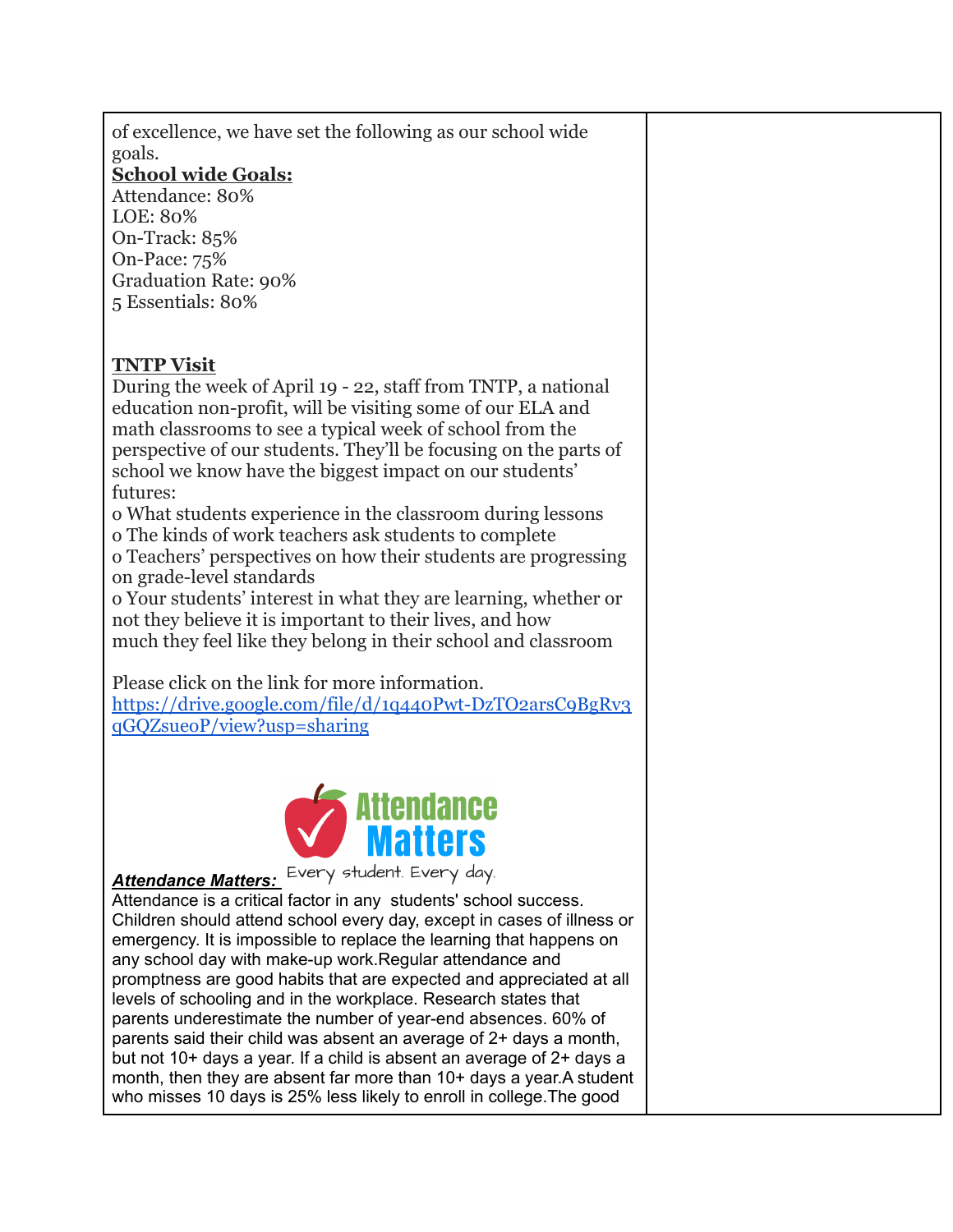news is – that students can reverse their academic performance if they improve their attendance.

Please be advised: ALL TRADITIONAL AND BLENDED STUDENTS MUST REPORT TO THEIR ASSIGNED IN-PERSON CLASSES. Remote students may choose to report to in person if they need additional support from their teacher/teachers. **Students who are not remote, DO NOT have the option or choice to work remotely.**

To further support this endeavor, we have developed an attendance team and will be referring students to truancy.

#### **School Wide Expectations:**

#### **For Safety Reasons!!!!!!!!**

Schools are an important part of the infrastructure of communities, as they provide safe and supportive learning environments for students. Wearing school uniforms and IDs being visible around the neck helps us to easily identify students of KHS from visitors or potential intruders. Moreover, the size of our school makes it challenging to control the amount of deliveries that would occur, thus decreasing the ability to maintain a safe school environment.

#### **Therefore:**

- We are requesting that every student is in a Kankakee school uniform with an ID visible around the neck. **Students are prohibited from wearing ripped jeans (of any color) ripped pants (any color), blue jeans, leggings and flip flops.** Please refer to the Kankakee Student Handbook for uniform choices.
- **● Please do not bring restaurant food to the building for students.**
- **● Students are prohibited from ordering food using "food delivery "services (i.e. door dash, uber eats, etc.)**



**Hall Sweeps have been happening with grade level administration!!! Students will be assigned for detention for excessive tardies. In the**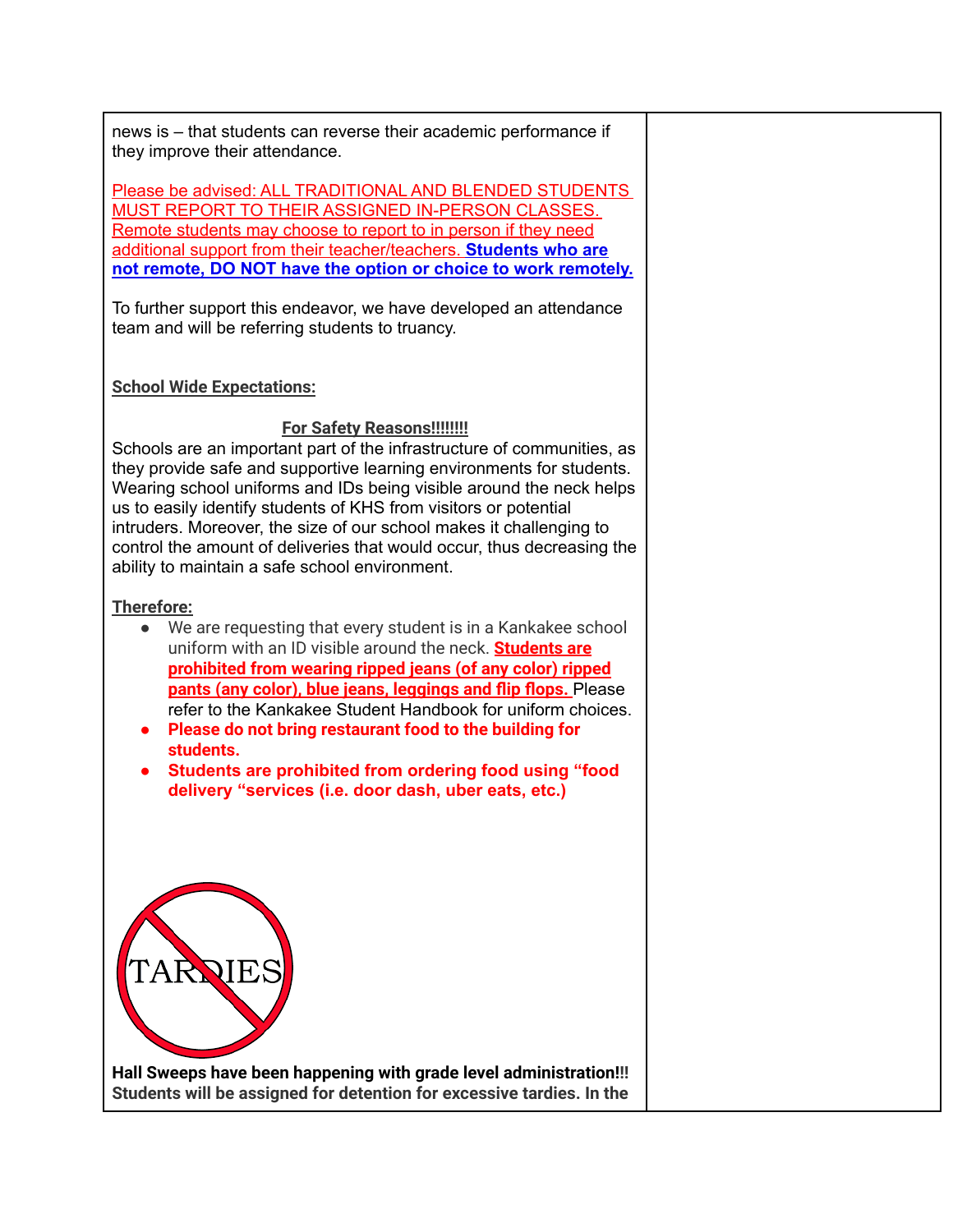**event tardies increase or the student fails to serve the assigned detention, they are subjected to escalated consequences. Please encourage your child to get to class on time!!!!**

#### **Attendance for Remote Hybrid Students**

It is essential that students who are remote blended are not marked absent during the lunch study hall. Students have the option to come into the building for each lunch. Their attendance should not be penalized for not attending lunch. They have the option to eat lunch prior to attending their assigned class or they can eat lunch at the school. Please ensure to mark these students as NP

# Senior Portfolio Completion

In the NextGen portfolio the following skills need to be rated the following times:

Project Quality 2 ratings needed per skill

- 1. Create a project plan
- 2. Create a high-quality project
- 3. Solve a real-world problem
- 4. Use Technology
- 5. Reflect on my work and impact
- 2. Presentation No ratings are needed
- 3. Collaboration No ratings are needed

Written Communication in the Workplace – 2 ratings needed per skill

- 4.1 Clear Purpose, Topic, and Background Information
- 4.2 Structure
- 4.3 Context, Format, and Audience
- 4.4 Quality

In the Habits of Success Portfolio the following skills need to be rated the following times:

Personal Work Habits - 2 ratings needed per skill

- 1. Manage tasks and deadlines
- 2. Organized and prepared
- 3. Staying focused and on tasks
- 4. Improve my work

2. Planning My Journey - no ratings needed (Wayfinding -Counselor will record completion)

3. Building Networks – no ratings needed

Professionalism – 2 ratings needed per skill

4.1 Learn and follow professional norms

- 4.2 Communicate effectively
- 4.3 Flexibility and adaptability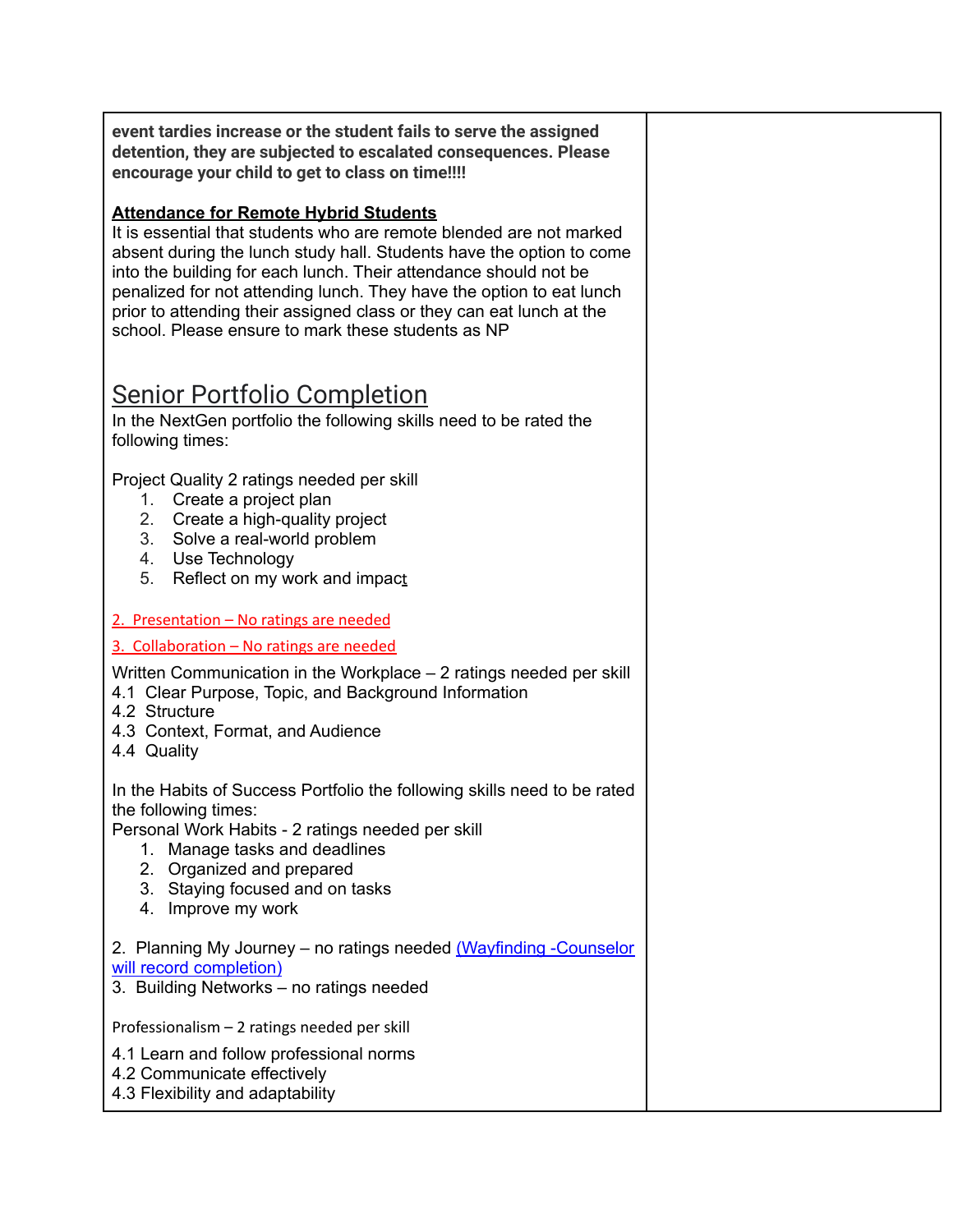Please encourage your Senior to complete the required task to receive the appropriate rating.



Upcoming Assessments:

Practice Test for Students

#### **Illinois Science Assessment (ISA) Tutorial**

Welcome to the ISA Tutorial site. This tutorial provides students with the opportunity to:

- Practice each of the question types that are included on the ISA
- View the ISA log in screens, move between questions and learn how to submit their test
- Practice using the **Line Reader** and **Text to Speech** accessibility tools that are available to all students

#### ISA Assessment: April 27-April 29th: **Special Bell Schedule forthcoming**

ISA Makeup: April 29: Location TBA

SAT: 4/13: LAA day for Non-testers only

SAT Accommodations and make up 4/14: LAA Day for Non-testers only: Mandatory for ALL seniors(remote/hybrid/traditional) to attend for work completion

PSAT: 4/20: LAA day for Non-testers Only PSAT Make up: 4/26-location TBA

Illinois Youth Service: April 27th Students will complete surveys through English classes.

#### **APEX Learning**

Apex Learning's mission is to empower educators across the country to personalize the learning experience so ALL students— including those who are struggling, those at grade level, and those looking to accelerate—can graduate with the skills and knowledge they need for college, career, and life. APEX Tutorials offer personalized learning for every student and real-time insight into their progress and performance against your standards.

With Tutorials, students can:

- Focus on what they need to learn, not what they already know
- Raise exam scores
- Get college and career ready

With Tutorials, educators can: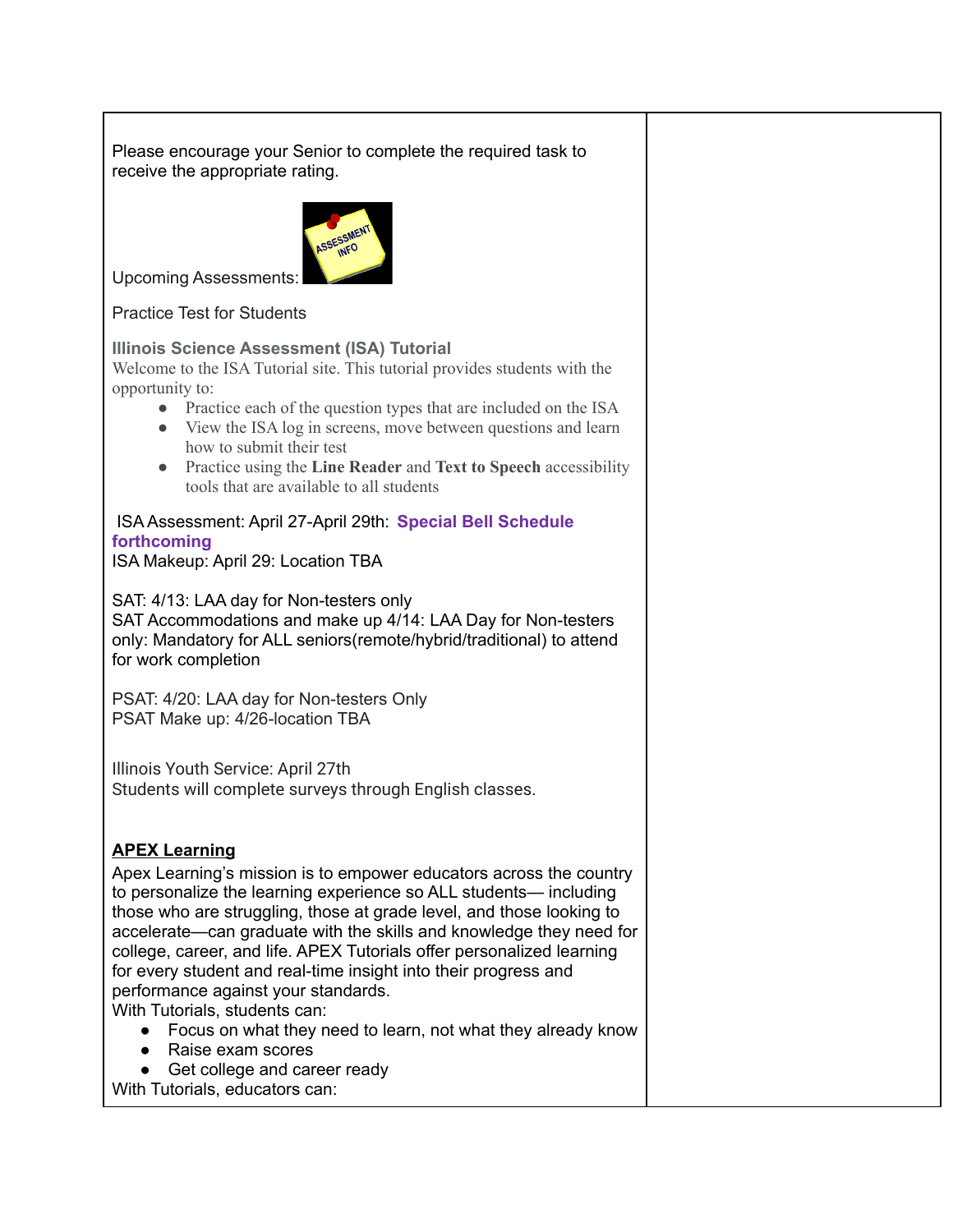- Match district scope, sequencing, and pacing requirements
- Gauge student growth on grade-level and prerequisite skills with real-time data

Please feel free to use the link below for tutorial resources:

Kankakee High School Summer Tutorials [Enrichment](https://drive.google.com/file/d/1YHSQD3Z1dSq0FVrD8lVsIYhqvCOZpEUG/view?usp=sharing) 2021.pdf

#### **Paper Tutoring Services is Here!!!!**

ATTENTION all KHS parents and teachers - you and your students now have 24/7 access to Paper's professional LIVE tutors and ESSAY help! Go to [app.paper.co](http://app.paper.co/) and use Google

Login with your student's school email.

For More information :

[https://docs.google.com/document/d/1IUTgxanvLGhvxhlN3A-AdDQ7](https://docs.google.com/document/d/1IUTgxanvLGhvxhlN3A-AdDQ7UIJmr5_X62FuXY9YWlk/edit?usp=sharing) [UIJmr5\\_X62FuXY9YWlk/edit?usp=sharing](https://docs.google.com/document/d/1IUTgxanvLGhvxhlN3A-AdDQ7UIJmr5_X62FuXY9YWlk/edit?usp=sharing)

### **Graduation Times & Rehearsal**

Times for graduations: KHS - 6:30 PM start time. Doors will open at 5:30 pm. Location: ONU Rehearsals will be the day of the ceremony tentatively set to start at 9 am.

#### **SAT Boot Camp Coming this Summer….Space is limited June 6-July 29**



#### **Seniors!!!**

Just a friendly reminder about college Wednesdays. If there is anyone who wants to have a one on one meeting with the college and career consultant about college applications, or any question at all, please email Andrea-stone@ksd111.org and she will then forward you a conference zoom link.